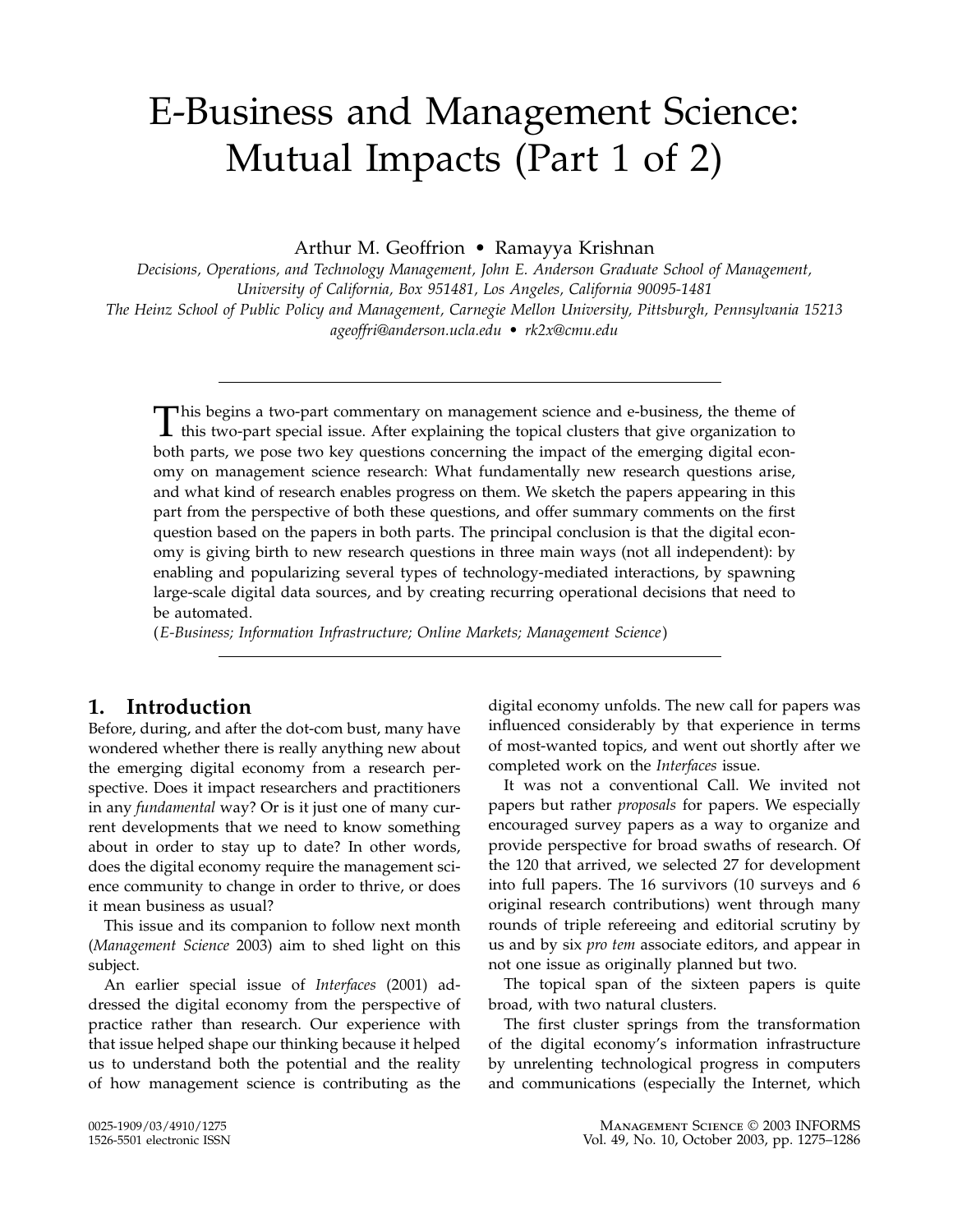we almost always take to include extranets and intranets). Year by year it becomes easier to collect, store, process and communicate data, and to interconnect individuals and organizational units in various ways. Three general topics emerge from this progress.

The first concerns exploiting data sources—often voluminous—so as to move along the data $\rightarrow$ information→decision chain. Elmaghraby and Keskinocak (2003) have this focus in the context of pricing; Spann and Skiera (2003) have it in the context of demand forecasting; and Padmanabhan and Tuzhilin (2003), Murthi and Sarkar (2003), and Boyd and Bilegan (2003) have this focus in a customer-centric context (customer relationship management, personalization, and revenue management, respectively).

The second general topic concerns the strategic behavior of individuals, organizations, or more generally agents owing to the new technology-mediated interactions that can arise with the new information infrastructure. Here game theory is the approach of choice. Papers that deal with this topic are Swaminathan and Tayur (2003) in various supply chain contexts (procurement, excess inventory markets, inventory allocation, information sharing, and competitive pricing between traditional and Internet channels), Dellarocas (2003) in the context of online feedback mechanisms relating to reputation, Murthi and Sarkar (2003) in the context of personalization (in particular, the introductory discussion of the strategic role of personalization with respect to a firm's customers, competitors, suppliers, complementors, and intermediaries), and Elmaghraby and Keskinocak (2003) in the context of dynamic pricing with strategic buyers.

The third general topic concerns the network infrastructure of the digital economy. The special challenges associated with designing, building, operating, and managing this infrastructure lead to many opportunities for management science (Geoffrion and Krishnan 2001). Datta et al. (2003) survey the problem of when, where, and what digital content to cache in order to improve content delivery over the Web.

The second cluster of papers centers on a direct consequence of the new information infrastructure, online markets, whose level of use continues to

increase at the time of this writing. Here there are four general topics.

The first is mechanism design for auction markets, among the most visible developments of the digital economy and widely deployed in businessto-consumer (B2C), business-to-business (B2B), and consumer-to-consumer (C2C) settings. Pinker et al. (2003) focus on noncombinatorial single and multiunit auctions with an emphasis on bidder behavior and lot sizing issues in B2C and C2C settings, Pekeč and Rothkopf (2003) on the theory and design of combinatorial auctions, Snir and Hitt (2003) (and the accompanying note by Carr 2003) on reverse markets for procurement with high bid preparation and bid evaluation costs, and Beil and Wein (2003) on a new mechanism for multiattribute procurement auctions.

The second general topic concerns the study of other specific price discovery mechanisms in online markets. Anand and Aron (2003) address group buying as an alternative to conventional posted prices, and Hann and Terwiesch (2003) address name-yourown-price retailing.

The third topic is how to estimate the various benefits of online markets. Brynjolfsson et al. (2003) develop a method for estimating the consumer surplus gains from increased product variety.

The fourth general topic is e-procurement. Kleindorfer and Wu (2003) survey this topic from a novel and highly integrative vantage point that stresses risk management.

In summary, the papers fall into the natural thematic groupings of Table 1. We choose to place the first cluster in this issue and the second cluster in the next, in the order shown (ignoring the second occurrence of the two papers that appear twice in the first cluster).

The thematic groupings shown are not intended to be more generally exhaustive than for the papers in this two-part special issue.

The next section presents a process view of management science research and uses it to restate the important topics raised in the very first paragraph as two key questions. Section 3 then sketches the papers in this issue in terms of those questions. Section 4 presents our summary comments on the first key question based, not only on the papers in this issue,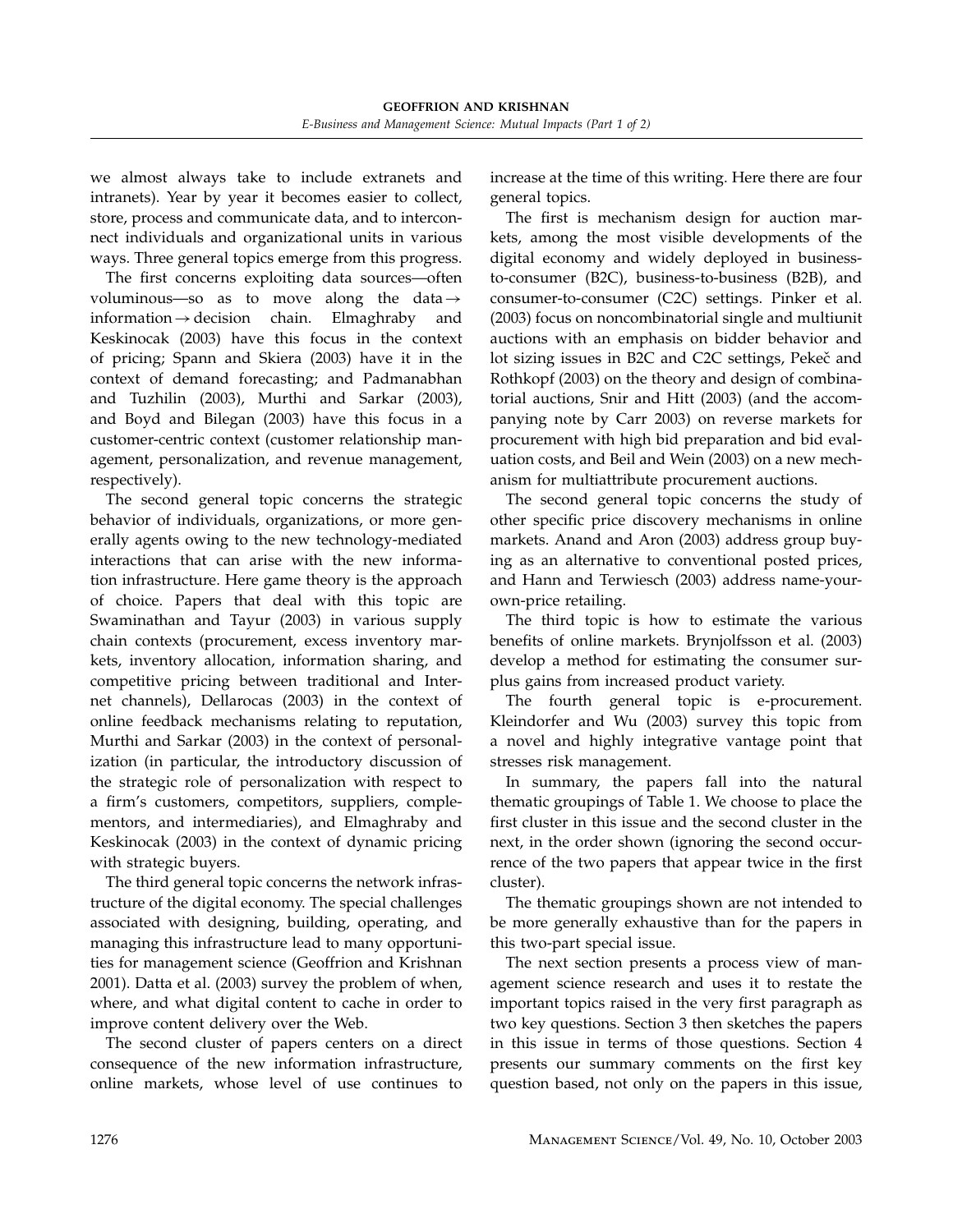#### GEOFFRION AND KRISHNAN E-Business and Management Science: Mutual Impacts (Part 1 of 2)

| Theme                               | Article                                                                                                                                                   |
|-------------------------------------|-----------------------------------------------------------------------------------------------------------------------------------------------------------|
| Information infrastructure (Part 1) |                                                                                                                                                           |
| From voluminous data to decisions   | Elmaghraby and Keskinocak (2003)*<br>Spann and Skiera (2003)<br>Padmanabhan and Tuzhilin (2003)*<br>Murthi and Sarkar (2003)*<br>Boyd and Bilegan (2003)* |
| Strategic interactions              | Swaminathan and Tayur (2003)*<br>Dellarocas (2003)*<br>Murthi and Sarkar (2003)*<br>Elmaghraby and Keskinocak (2003)*                                     |
| Network infrastructure              | Datta et al. (2003)*                                                                                                                                      |
| Online markets (Part 2)             |                                                                                                                                                           |
| Auctions                            | Pinker et al. (2003)*<br>Pekeč and Rothkopf (2003)*<br>Snir and Hitt (2003)<br>Carr (2003)<br>Beil and Wein (2003)                                        |
| Other price discovery mechanisms    | Anand and Aron (2003)<br>Hann and Terwiesch (2003)                                                                                                        |
| Estimating online market benefits   | Brynolfsson et al. (2003)                                                                                                                                 |
| E-procurement                       | Kleindorfer and Wu (2003)*                                                                                                                                |

Table 1 Thematic Organization of Parts 1 and 2

Note. Survey articles are indicated with an asterisk.

but also on those in next month's companion and in Interfaces (2001). It describes three new research question wellsprings that largely "explain" why the digital economy is giving birth to so many new research questions. Our comments on the second key question will appear next month. Section 5 concludes, and §6 extends our thanks to the many people who contributed to these special issues.

## 2. The Research Process and Two Key Questions

We take a simplified process view of management science research (Figure 1): research questions arise, research work is done on those questions, and the result is research products, both intermediate and final.

Some research questions arise in the real world from managerial challenges and issues. Others arise internally within management science from the desire to build a stronger body of knowledge. Both sources lead to a great variety of questions of general interest, but our concern is mainly with the first.

#### Figure 1 A Process View of Research in Management Science



The research work done on these questions is of many kinds. It includes empirical work with realworld data or experimentally generated data, methodological work aiming to design or develop or improve a tool or method that facilitates performing some class of tasks, and theoretical work aiming to elucidate (descriptively, predictively, or normatively) some aspect of reality or to enable methodological advances. Not to be neglected is the precursive or generative work that aims to bring significant research contributions closer by careful observation and description, improving conceptual foundations, assimilating or adapting the content of neighboring fields of study, acquiring and organizing data, formulating good questions, generating plausible conjectures and hypotheses, doing field tests, crafting stimulating survey papers such as appear in this special issue, and the like.

The resulting intermediate and final research products are equally varied in kind: archived data (field, survey, or experimental), hypotheses (untested, inconclusively tested, or convincingly tested), algorithms, insights and findings from models (symbolic or fully instantiated with data), widely applicable modeling paradigms, software (experimental, custom, or packaged), theoretical results, tools/methods for particular tasks, and more.

We could have labeled the output "answers" rather than "research products," but we chose the latter term because the emphasis here is on the process of research. The means that research generates for answering questions as yet unasked is a legacy of enduring value.

Interdisciplinary dynamics can be very important, particularly when—as is the case with management science during this developmental phase of the digital economy—evolutionary opportunities are great. Think of the great impact that operations research had on industrial engineering starting about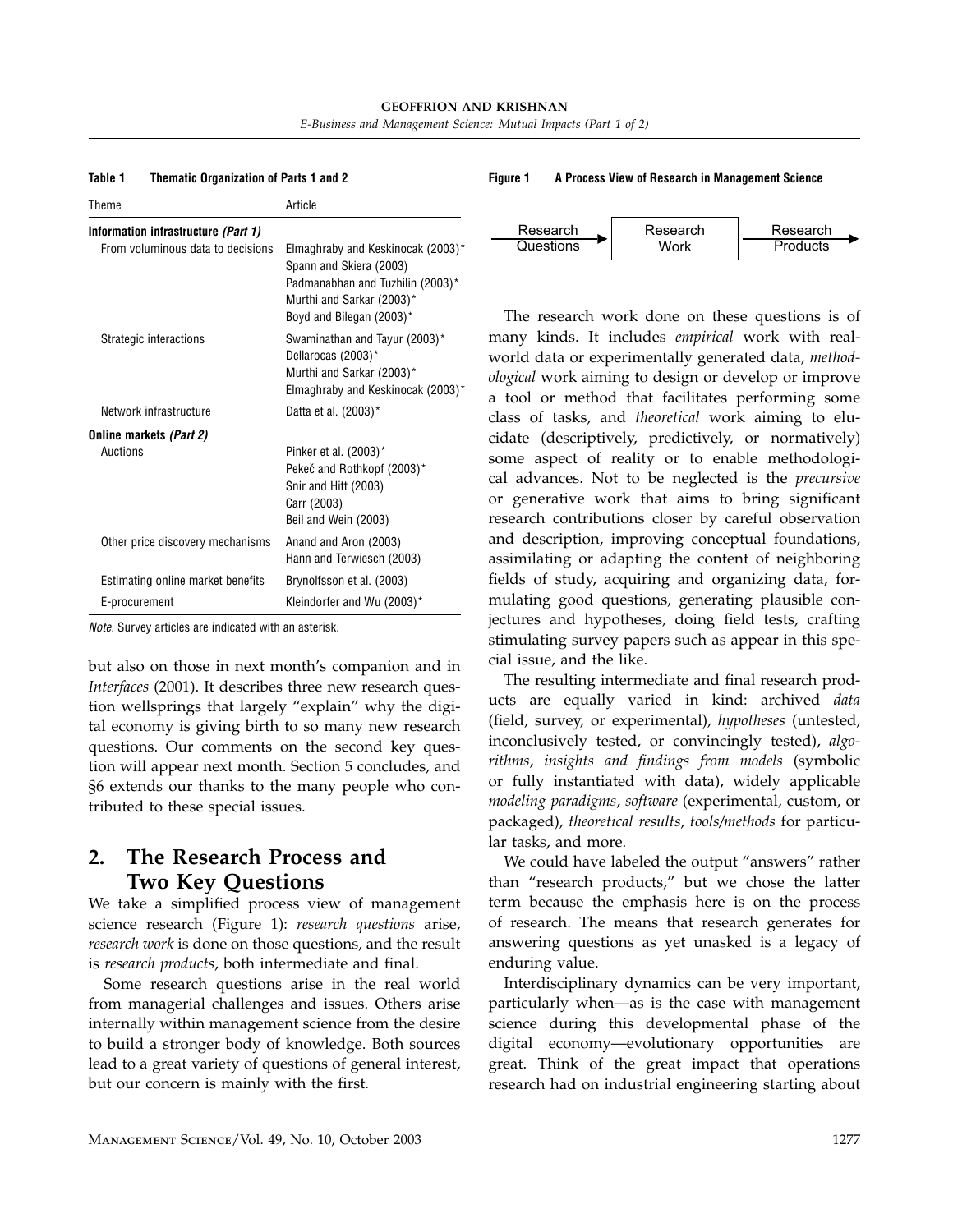half a century ago; that statistics had on economics (leading to econometrics); or that economics had on political science (the "public choice" school), law (the "law and economics" movement), and sociology (the "rational choice" school). We take pains to point out interdisciplinary influences in our sketches of the papers in these special issues. They impact not only research work, but also research questions and research products.

From this process view of management science research, two main questions emerge from the first paragraph of this paper:

Q1 (Research Questions). What fundamentally new or revitalized research questions of importance to managers are arising from the emerging digital economy?

Q2 (Research Work). What kind of research work is being done to make progress on the research questions just identified?

The first question focuses on the challenges that the digital economy poses to management science, and the second focuses on how researchers in the vanguard are responding to these challenges.

# 3. The Papers: Information Infrastructure Cluster

We comment below on the papers published in this issue, with special reference to Q1 and Q2. For each paper, after a brief introduction, we sketch the fundamentally new or revitalized management-oriented research questions that it provokes. We then sketch the kinds of research work that it exhibits, with particular attention to contributions from other disciplines.

### 3.1. "Dynamic Pricing in the Presence of Inventory Considerations: Research Overview, Current Practices, and Future Directions" (Elmaghraby and Keskinocak 2003)

Posted prices are, of course, the usual case both on and off the Internet. How to vary them in response to changing inventory and forecast demand—e.g., markdown pricing—is an everyday concern of many firms. The Internet channel permits prices to be changed quickly, globally, and much more cheaply than has been the case in traditional brick-and-mortar

stores, leading to great interest in dynamic pricing in the online sales environment. This interest and associated decision technology probably will spill over to the offline setting with the emergence of electronic shelf labeling systems (which, together with pointof-sale data, are improving opportunities for offline dynamic pricing). Such systems, which must connect to other systems that supply the intelligence for setting prices, can be viewed as bringing aspects of the digital economy to the brick-and-mortar world.

Research Questions. The online environment has some distinguishing features that raise important new research questions. For example, it has the unique advantage of enabling the collection of click-stream data about online consumers' selection and purchasing behaviors. It also enables inexpensive real-time price testing and permits customizing the assortment of products, prices, and offers for each online customer based on up-to-the-second data about the customer's online behavior. There is much yet to be learned about how best to do these things to effectively support price discrimination and demand/ inventory/promotion management. Finally, there are potential synergies between the Internet and brickand-mortar channels. For example, a retailer may make excess (and out of style) inventory available on an Internet channel rather than resort to one of the usual clearance tactics. How best to exploit these synergies remains an open question.

Research Work. This paper discusses mathematical models and operational software for dynamic pricing (for price discrimination) and demand/inventory/ promotion management. Often this includes the need for real-time or near-real-time execution. This may influence the kind of research work, possibly empirical, that is most likely to be ultimately useful. Solutions will have to scale well, since the volume of data and the number of customers can be quite large in real applications. Final computations often will need to take place in a very short amount of time, which raises both algorithmic and implementation challenges. Sections 3.3 and 4.3 are quite specific about some of the disconnects between theory and current operational software, and shed light on future research directions to enable progress on the research questions that truly derive from the needs of managers. The extensive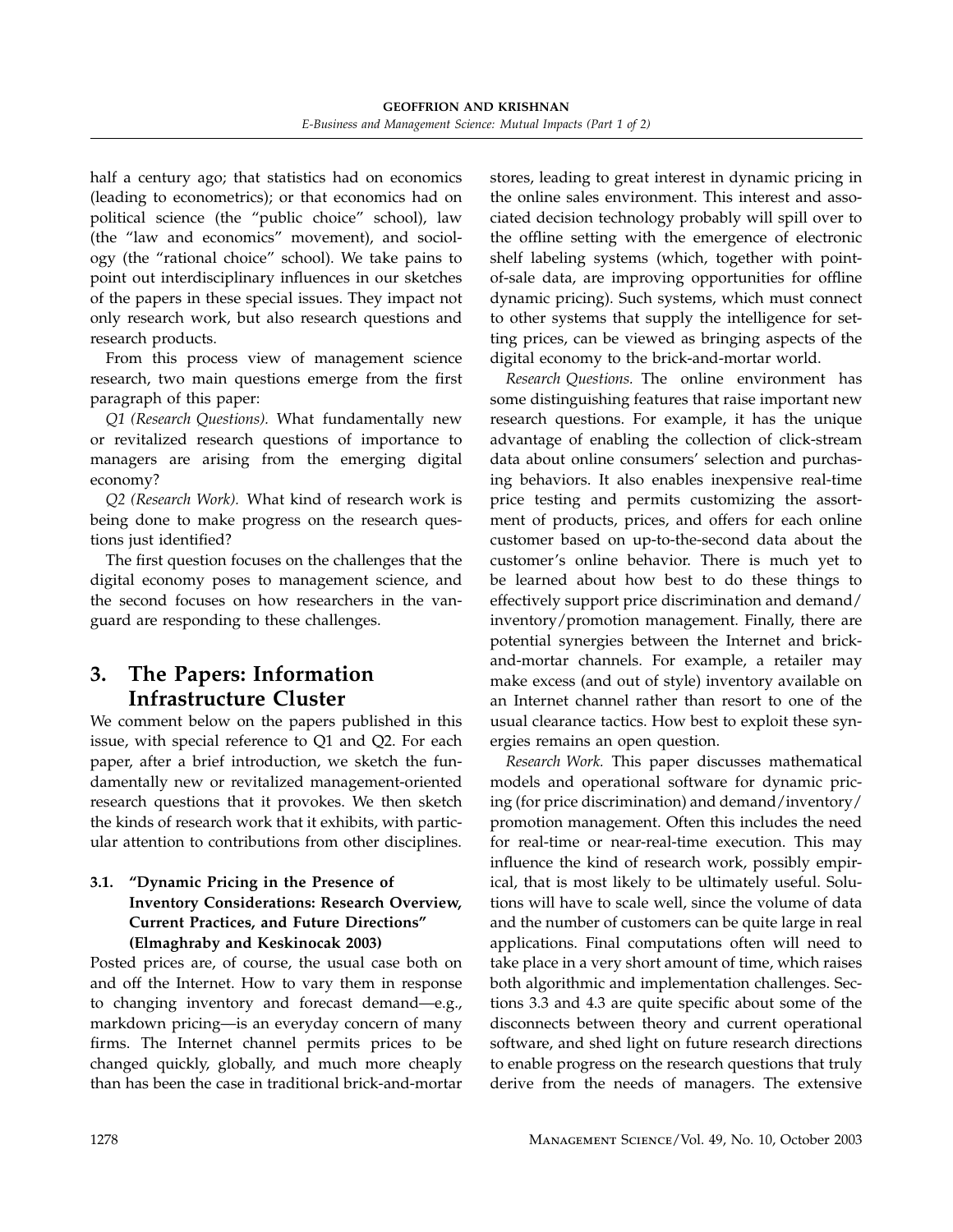literature surveys in this paper make it plain that much research work must incorporate results from pricing theory and game theory (from marketing science and industrial organization), while taking into account the special characteristics of inventory management as developed in operations management.

#### 3.2. "Internet-Based Virtual Stock Markets for Business Forecasting" (Spann and Skiera 2003)

A virtual stock market (VSM) brings together a group of participants via the Internet and lets them trade shares of "stocks," each share representing a bet on a specific future outcome (e.g., the future sales during a specified period of some product or service). Once the outcome is known, each share receives a cash dividend according to a formula that depends on the outcome. The promise of VSMs is that they provide a new way to forecast demand or uncertain events of interest to management.

Research Questions. VSMs raise new research questions concerning the effectiveness of these markets as a forecasting method and how best to design them.

Research Work. This paper demonstrates through Internet-based experiments that VSMs hold clear promise for demand forecasting for some kinds of products and services. These experiments illustrate the convenience and power of the Internet as an experimental medium. It presents an extended discussion of design issues, but on that topic this paper is best described as precursive in the sense defined in §2. The fields of experimental economics, behavioral economics, and financial market design are useful for studying effectiveness and design questions.

## 3.3. "On the Use of Optimization for Data Mining: Theoretical Interactions and eCRM Opportunities" (Padmanabhan and Tuzhilin 2003)

Online environments permit the collection of vast amounts of customer-related data at low cost. For example, click-stream data from users' navigational paths on the Web can be gathered during all phases of the online shopping process: browsing, choice, purchase, and post-purchase. In contrast, scanner data in physical retail environments sheds light only on

the purchase phase, and not on the others. Moreover, experiments can be conducted on the Web at low cost to learn about consumer behavior in response to price, personalization, and other marketing decisions. This paper focuses on ways to process such data in support of personalization, customer relationship management, and determining lifetime customer value.

Research Questions. The most important new research questions in this area revolve around how to exploit the new online data sources to improve marketing through improved information about the previously invisible phases of the shopping process. This gives rise to many technical questions. For example: How can models for customer lifetime value leverage the detailed customer data tracked online? How should click-stream data be optimally preprocessed to build data-mining models? What are the best  $k$ products to recommend when recommendations are wanted? How can optimization and statistical methods be used in tandem with data-mining methods to improve one another's capabilities?

Research Work. This paper surveys methodological and empirical work with an emphasis on the former. It draws from the marketing, data mining, and optimization literatures. Marketing science provides the business context and the modeling framework for exploiting better and more timely information concerning customers. Data mining, which is mainly at the interface of computer science (especially knowledge discovery and very large databases) and statistical data analysis, provides the most popular methods for obtaining such information from massive data sources. Optimization supplies additional methods. This paper demonstrates in detail how data mining and optimization can contribute to each other. The research challenges mentioned make it clear that this is a fertile area for management scientists with a strong interest in methods for large-scale data analysis.

### 3.4. "The Role of the Management Sciences in Research on Personalization" (Murthi and Sarkar 2003)

Personalization is the ability of the seller to learn customer preferences, to match offers (products, messages,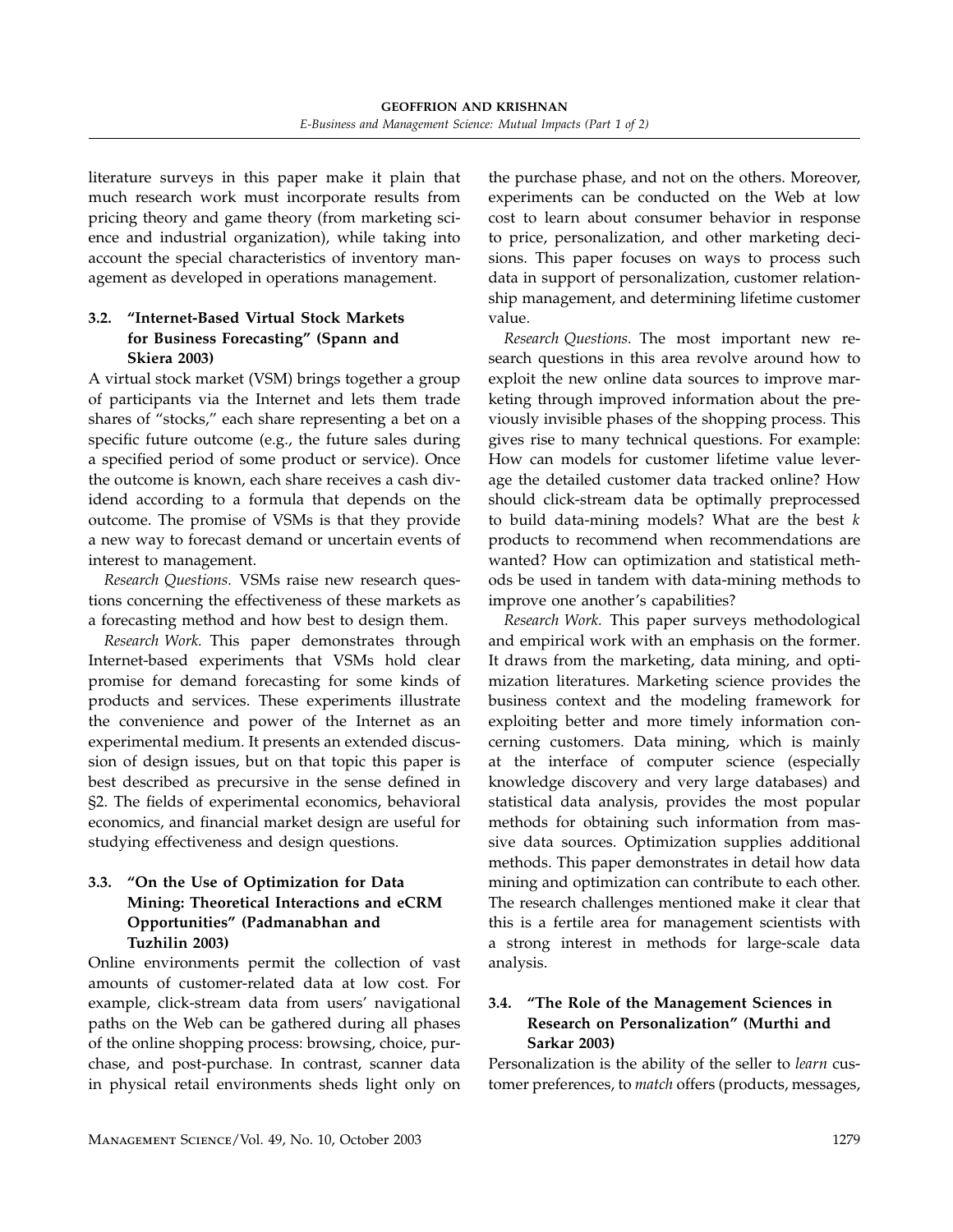prices) to customer preferences and segments, and to evaluate the learning and matching processes for the purpose of improving them. This paper principally addresses the learning stage. While the growth of bar coding and scanner data has enabled great progress in personalization in the physical environment, the data-collection and real-time computational opportunities of the online environment provide dramatic new opportunities for all three stages of personalization.

Research Questions. On a strategic level, what is the business value of personalization that exploits the new online opportunities? Research needs to examine the role of personalization in providing competitive advantage and in affecting market structure. When does it make sense for a firm to adopt an online personalization program? Here it is important to consider the role of strategic customers, privacy and trust, and the role of competitors and partners. From a tactical and operational perspective, the important questions pertain to learning consumer preferences and response functions in an online setting. This involves properly integrating data from multiple sources, understanding the pros and cons of inference methods about customer preferences, and developing new models that exploit the interactive nature of the online environment. Having learned preferences, matching becomes the important task. Given the attributes of products, messages, and deals, what methods permit the best matching to preferences of users? What are good feedback mechanisms or metrics for evaluating the learning and matching processes?

Research Work. The research on strategic issues is theoretical and primarily draws on the industrial organization literature. The research on tactical and operational issues is methodological and empirical, drawing on the literatures of operations research, econometrics, and marketing.

#### 3.5. "Revenue Management and E-Commerce" (Boyd and Bilegan 2003)

When question Q1 refers to "the emerging digital economy" and "fundamentally new" research questions, the implicit frame of reference is the period beginning about 1996 when e-commerce passed \$1 billion for the first time, or perhaps three years earlier when the first graphical Web browser was released, or five years earlier still (1991) when NSF lifted its restrictions on commercial use of NSFNET. But the digital economy actually began to emerge long before that. Electronic data interchange (EDI) matured to the point of acquiring its first interindustry standard in 1979. SITA, the first worldwide packetswitching network dedicated to business services, began in 1969, and the first computer reservation system dates back to 1962: SABRE at American Airlines, said to be the first large-scale, real-time, networked business application of computers (Smith et al. 2001). These early IT developments led to important managerial issues that were researchable. The most prominent example is revenue management, which tracks historical demand for different products that use the same underlying resource, and establishes future product availability based on demand forecasts in an effort to maximize revenue with product prices taken as given.

Research Questions. Optimization-based revenue management, developed by the early 1970s, can be construed as supplying the earliest context for Q1 if the frame of reference is lengthened to include pre-Internet e-business. This linking of the sales and inventory management processes has famously produced enormous benefits for some airlines. But surprisingly, the airline industry does not yet jointly optimize prices as part of its revenue management applications. The Internet creates a rich contemporary context for Q1 with the adaptation of airline revenue management applications to the novel features of the online setting. Of particular importance here are the ability to rapidly communicate prices (e.g., through the Web and e-mail), both posted and individualized to potential customers, and the emergence of the Internet channel and Internet-based intermediaries as channel partners—some independent of the airlines (e.g., Expedia) and others owned by them (e.g., Orbitz).

Whereas the airlines had to spend enormous sums to build proprietary networks to support reservations and related business processes, the Internet now places a comparable infrastructure at the disposal of almost any company. This is enabling the gradual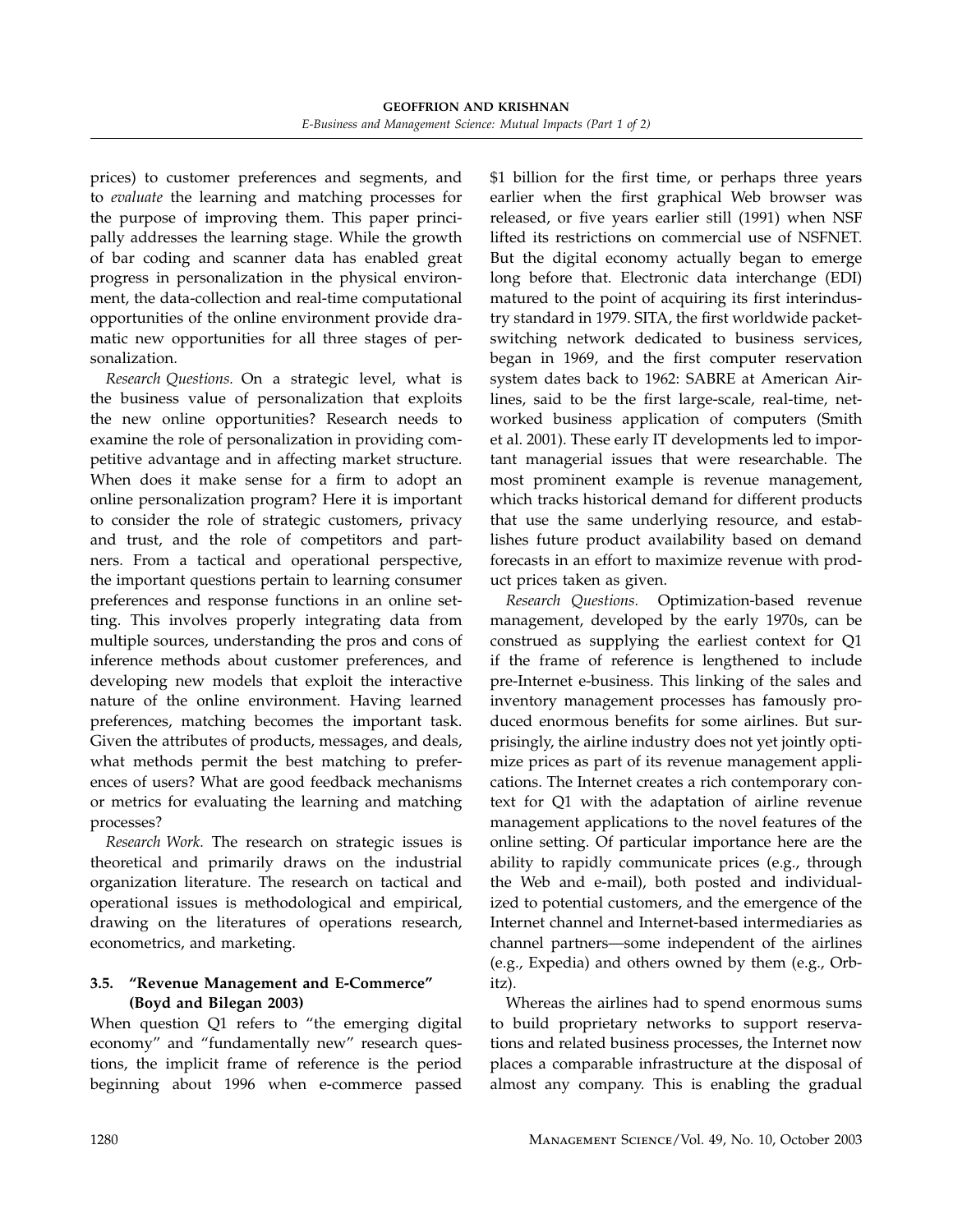spread of revenue management applications throughout the hospitality industry and beyond. Variants of familiar revenue-management research questions arise in connection with Internet-enabled applications in these new domains, since each industry poses its unique challenges.

Research Work. Applied research in airline revenue management has made extensive use of operations research, and also of econometric methods for modeling and forecasting demand. To the extent that revenue management succeeds in penetrating other industries, whether or not in an Internet-enabled way, management scientists will continue to need econometric methods. As pricing and inventory management begin to be studied and applied jointly, as they have been in other settings (Elmaghraby and Keskinocak 2003), researchers will need to understand the literatures on pricing from economics (industrial organization) and from marketing science. Clearly, traditional methods that analyze static databases will need to be supplemented by experimental methods designed to exploit opportunities for dynamic interaction with online markets.

#### 3.6. "Models for Supply Chains in E-Business" (Swaminathan and Tayur 2003)

This is a survey of the state of the art of analytic modeling-based research in supply chain planning and execution. It emphasizes procurement and supplier management, the increased visibility and information sharing enabled by developments in information technology, pricing and distribution problems in the presence of multiple channels, the manufacturing implications of Internet-enabled product customization, and trends in enterprise software and decision technologies that exploit the real-time data made available by the Internet.

The Internet has led to increased use of enterprisewide information systems. Firms and their trading partners operate with much more information about each others' orders and inventory position than they did previously, thereby enabling greater efficiency in coordinating interfirm supply and demand processes. This change in the information infrastructure and associated decision-making scope applies within a firm's boundaries as well, and has resulted in the need for cross-functional enterprise-level decision making such as the integration of pricing and demand management with supply chain management. Thus, the digital economy is revitalizing old questions and raising new ones.

Research Questions. The Internet can facilitate frequent forecast exchanges between supply chain partners and help create shared forecasts that are increasingly accurate. How should firms use these forecasts to efficiently manage their inventory and production plans? The emergence of e-markets has given firms a larger set of alternatives for procurement. While procurement through auctions can result in lower costs due to competition among bidders, procurement through a long-term supplier can provide lower costs over time through learning. What is the optimal combination of these procurement options, taking into account product characteristics, relative costs, and other considerations? (Kleindorfer and Wu 2003 address an expanded form of this question.) As firms move from traditional retailing to also selling online, pricing the same product across multiple channels becomes an important problem. How should a monopoly firm price its product? How does pricing change when a multichannel retailer competes with a monopoly e-tailer? The online "make-to-order" model is popular with consumers, and companies want to preserve economies of scale while still supporting customization. This has spawned variants such as the "assemble-to-order" model. Given the relevant costs, what is the optimal product architecture that best balances economies of scale and the sales impact of customization?

Research Work. The surveyed literature, mostly from operations management sources but drawing also from information systems and marketing, exhibits a growing use of game theoretic machinery to study incentive and strategic interaction problems. Most of the work emphasizes theoretical development based on stylized analytical models. At the interface of computer science and economics there is also an emerging literature on distributed decision support systems that take advantage of better data availability along the supply chain to improve supply chain planning and coordination. An important open issue is how game theoretic models can be combined with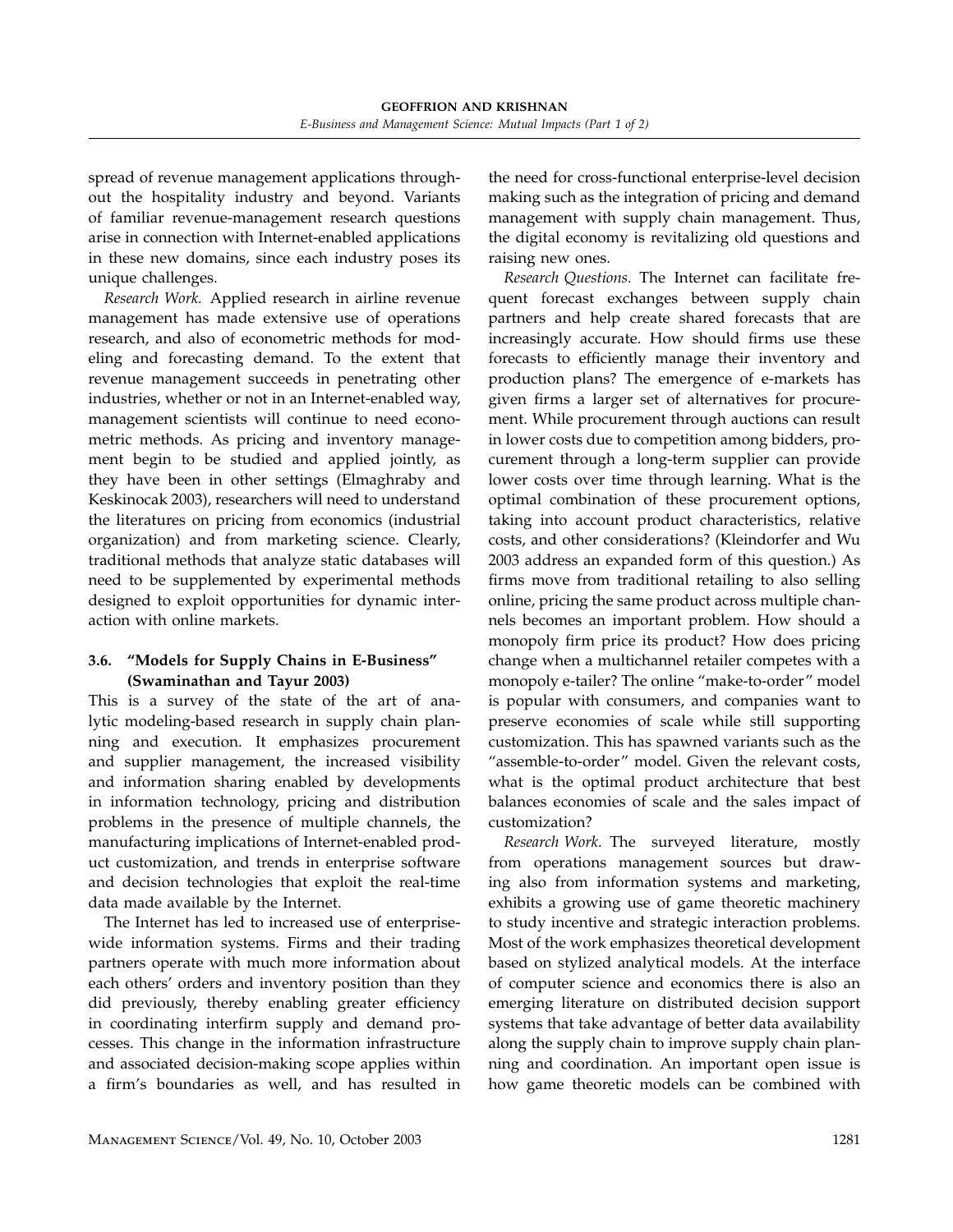large-scale distributed systems technology to create decentralized real-time supply chain decision support tools that could be implemented in practice.

#### 3.7. "The Digitization of Word of Mouth: Promise and Challenges of Online Feedback Mechanisms" (Dellarocas 2003)

Trust is a key ingredient for successful commerce of all types. Word of mouth has long played a key role in helping people decide whom to trust. Since the advent of the Internet, word of mouth has reached a new level of importance, thanks to websites that systematically collect reports of experience and opinions on various goods and services, and on the companies and people who participate in transactions (cf. Snir and Hitt 2003, who discuss a software services market that compiles vendor ratings). At the same time, the legal system is being undermined as a trustbuilding institution by certain characteristics of online commerce.

Research Questions. The ascendance of online wordof-mouth feedback mechanisms raises new questions about their design and application. Three aspects are central in this problem context: the consequences of the unprecedented scale inherent in the Internet, the ability to use information technology to exert control over the type and ways in which feedback propagates to participants, and the relative ease with which online feedback can be contaminated by dishonest anonymous postings or rendered useless by identityaltering pseudonyms. Some of the questions pertaining to design are: Should a system release the entire feedback history of sellers in an eBay-like market or should the system only report recent behavior? What mechanisms should be put in place to detect dishonest feedback or to provide incentives to tell the truth? More generally, what are the equilibrium strategies of sellers in the presence of these feedback mechanisms? Some of the questions pertaining to applications are: How does online feedback affect marketing and product development? What will be the consequences of large-scale feedback forums for established trust-building institutions such as the legal system? Which constituencies gain and who loses from the introduction of such mechanisms?

Research Work. Game theory plays an important role in answering many such research questions. This follows from the large number of self-interested and presumably rational agents involved, their financial interdependencies, and the ease with which online feedback mechanisms can be manipulated. Other applicable approaches include experimental economics, empirical research using econometrics (for which rich data sources are potentially available), and algorithmic OR methods for inferring reputation.

#### 3.8. "World Wide Wait: A Study of Internet Scalability and Cache-Based Approaches to Alleviate It" (Datta et al. 2003)

The Internet provides the infrastructure for the delivery of digital content from producers to consumers. In this context, the Internet can be viewed as a digital supply chain in which processing and transmission latencies result in delivery delays. These delays can be routine (as when a Web page takes more than several seconds to load) or occasional (as when a "flash crowd" of requests arrives and swamps a server). Given the autonomous nature of the Internet's components, there is little coordination among them to address the performance challenges. Caching (or storage)—be it static content or content that results from computation—is the solution technology of choice.

Research Questions. What objects should be cached, where and when they should be cached, and how caching services should be priced are important questions with tantalizing similarities to familiar inventory questions. Given a content delivery network and a content request, which is the best server to deliver the content given the load on the servers and the various time delays involved? The quality of service that a cache can provide is based on whether an object is available in storage when requested. Due to limited capacity, caching service providers use various rules to determine how long to keep an object in storage. Differentiated quality of service results from providers determining how long an object will stay in storage by taking into account the level of service the object owner has contracted for. Given different segments of customers (content owners who value performance benefits differently), how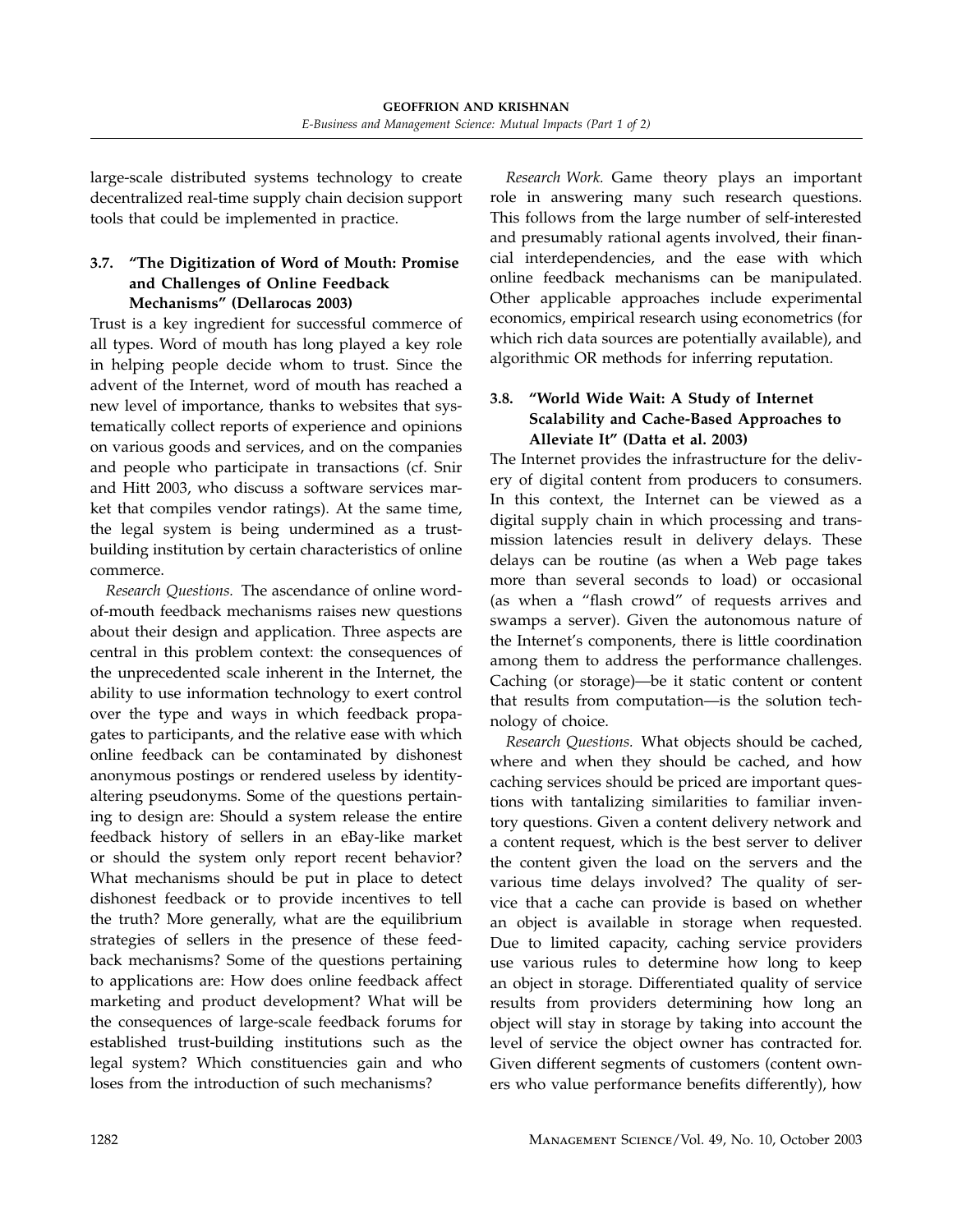should differentiated quality-of-service-based caching services be provisioned by a caching service provider and how should these be priced? How can marketing science and/or decision analytic methods be used in this context to elicit preferences of customers and content owners?

Research Work. This survey draws primarily on the systems and performance evaluation literature in computer science to model the operational aspects of caching. This literature addresses optimization problems using various heuristic methods and data analysis techniques. The paper highlights opportunities to bring management science (particularly work on supply chain management) to bear on caching problems in online environments. The discussion relating to questions on pricing caching services draws on the industrial organization literature, particularly the literature on the economics of telecommunication and information systems. Addressing these questions requires knowledge of both information technology underlying content delivery and certain analytical tools from operations research and economics.

# 4. New Research Questions: Genesis

We present our summary comments on Q1 from the vantage point of the papers in this issue, in its companion, and in our earlier special issue of Interfaces (which is freely available online). We shall see that the new research questions have three main sources. Next month we discuss Q2.

Earlier we noted the transformation of the digital economy's information infrastructure: the increasing ease of collecting, storing, processing, and communicating data, and of interconnecting individuals and organizational units. The seminal consequence is that parties involved in commerce interact with each other more frequently and in more complex ways, and the same is true of many of the artifacts of commerce (business processes, business software, etc.). It is these interactions that, together with two important byproducts, produce most of the new or revitalized research questions.

Interactions are of several types:

Intermediaries. Some interactions occur through intermediaries. For example, Anand and Aron (2003) list about two dozen Web-based, group-buying intermediaries in the B2B, B2C, and nonprofit sectors. A more technology-intensive example is the subject of Datta et al. (2003), who examine the intermediate caches so crucial to the commercial performance of the Internet.

Internet Channel. Other interactions occur through the Internet channel that now directly connects many B2B trading partners to each other and consumers to a vast number of companies that sell retail. This immediately raises new questions about how to exploit the ease of changing prices in this channel (Elmaghraby and Keskinocak 2003), pricing innovations that would otherwise be impractical (Anand and Aron 2003, Hann and Terwiesch 2003), the impact of this channel on consumer surplus (Brynjolfsson et al. 2003), and how to price by comparison with brick-and-mortar channels (Swaminathan and Tayur 2003), among others. An impediment to Web-based consumer-to-consumer commerce is the need for adequate trust between transacting parties, which raises new questions concerning the design and management of online databases for word-of-mouth feedback (Dellarocas 2003). Several important questions concerning the opportunities and dislocations caused by the advent of the Internet channel in the airline industry can be found in Smith et al. (2001).

E-Markets. Still other interactions occur through e-markets for procurement or sale that, as noted, raise important design and management issues (Pekeč and Rothkopf 2003, Pinker et al. 2003, Snir and Hitt 2003 together with Carr 2003, Swaminathan and Tayur 2003, Beil and Wein 2003). With a commercial history dating back only to 1995, Internet-based B2B e-markets are still a recent innovation. Even so, the deep implications of procurement e-markets for contracting, operational decisions (capacity, technology choice, and production) and risk management are already well recognized (Kleindorfer and Wu 2003) and deserve much more attention. See also Keskinocak and Tayur (2001).

Collaboration. Collaboration is another important kind of interaction enabled or facilitated by the digital economy's infrastructure. Examples include data sharing between a manufacturer and supplier, vendor-managed inventory in a retail setting, and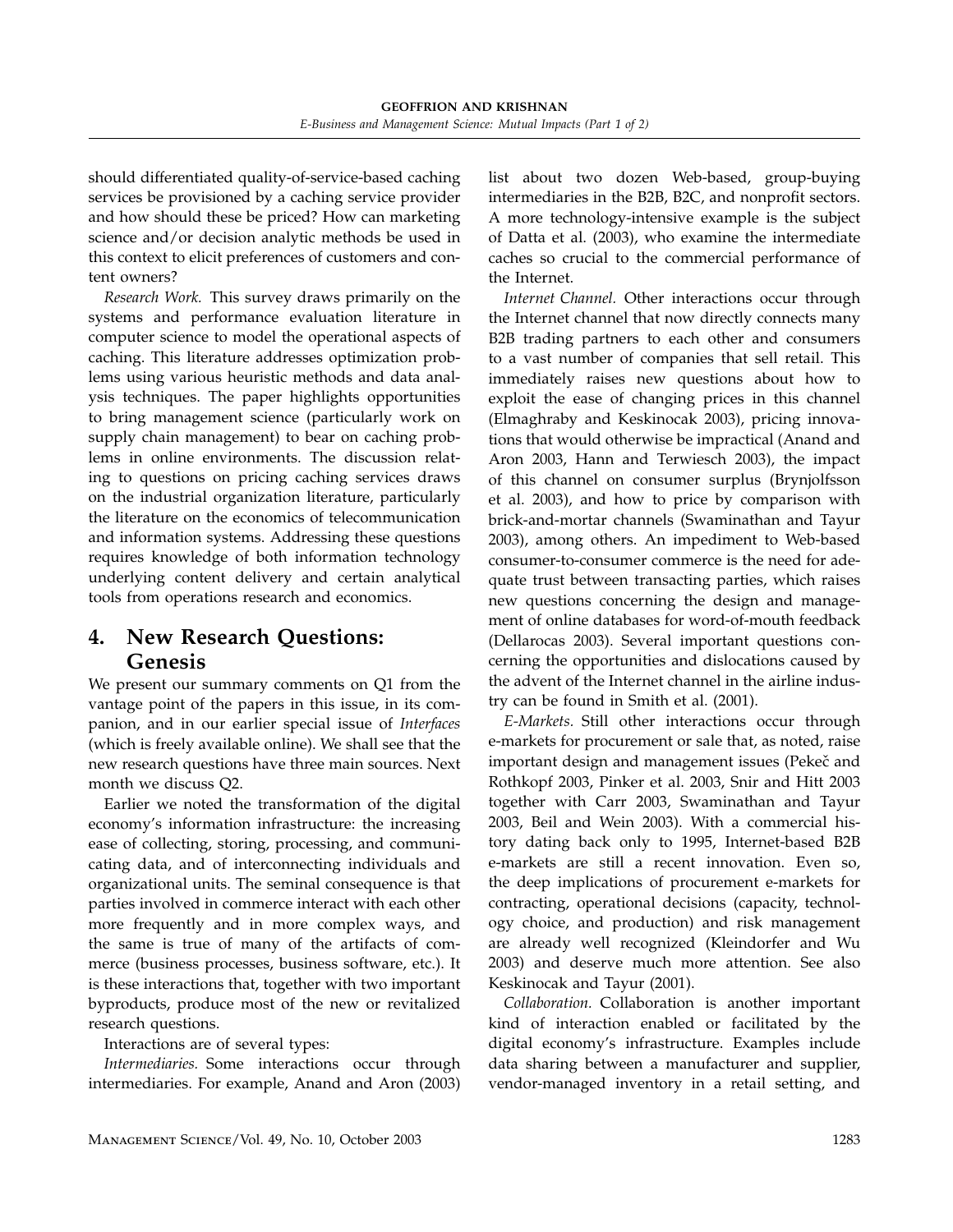most strategic alliances. Collaboration has been a major trend in supply chain management for some time; Swaminathan and Tayur (2003) pose many questions in this area that are either new or revitalized by the commercialization of the Internet. Collaboration can be intra- as well as interfirm: Sodhi (2001) discusses how firms can use management science to improve planning and execution in Internet-enabled supply chains, not only through an expanded physical scope that includes vendors and customers, but also with an expanded functional scope that includes product design, marketing, and customer-relationship management. Kleindorfer and Wu (2003) illustrate well how expanding the usual functional scope of e-procurement can take a firm much closer to the goal of enterprise-wide decision making. Elmaghraby and Keskinocak (2003) discuss models that combine dynamic pricing and inventory management, functions not yet treated in an integrated way by current commercial software for optimization-based dynamic pricing. This sort of integrated modeling of pricing and inventory management is relevant in other settings as well, in particular the revenue management applications discussed by Boyd and Bilegan (2003). See also Keskinocak and Tayur (2001).

Other. Many other kinds of Internet-enabled interactions take place, not all within the e-business world, for such purposes as community, discussion, e-government, gambling, HR (employee portals), and recreational multiplayer game play. These too spawn research questions for management science. The virtual stock market idea (Spann and Skiera 2003) is a nice example of how to organize Internet-based interactions with experts, consumers, and others for the purpose of eliciting knowledge or predicting the future.

A natural by-product of these and other kinds of interactions is the generation and capture of much more data in digital form, often in massive quantities: bidding data from auctions, click-stream data, customer profiles, reputation data from online feedback systems, data shared for collaborative purposes, data from a proliferating variety of fixed and mobile scanners and from bots that mine websites, price histories, many kinds of transaction data generated by ERP systems, and more. Thanks to data storage

technology that has been advancing even more rapidly than Moore's Law, an ever increasing amount of such data is being stored and treated as an asset. However, much of this data ends up entombed—stored but not analyzed—since in addition to being massive, it also tends to exhibit more complex interrelationships among its parts, thereby creating the need for more powerful types of data-mining methods (Fayyad and Uthurusamy 2002). Some of the papers that extract useful knowledge from such data sources include Padmanabhan and Tuzhilin (2003) (click-stream data mining for customer relationship management), Pinker et al. (2003) (modeling grounded in auction data), and Murthi and Sarkar (2003) (a variety of model-based methods for learning customer preferences from customer data). See also Cohen et al. (2001, pp. 126–128) and Montgomery (2001, pp. 100–104) on taking advantage of click-stream data.

Another natural by-product of many digitaleconomy interactions is the need to automate recurring operational decisions, often in near real time. Automation becomes increasingly desirable as decision frequency increases, a common consequence of the Web's inherent potential for rapid scaling. It is appropriate both for Web-based interactions between software applications, which benefit greatly from XML-based standardization (the core of Web services), and for human-computer interactions. When a person is on the other end of an interaction, the legendary impatience of consumers and even of many business people often requires a response within seconds, to avoid dissatisfaction or loss of business. Adding intelligence to recurring decisions through decision technology is a natural for management science, and the usually tiny compute windows for adding this intelligence add to the challenge. See Boyd and Bilegan (2003), Datta et al. (2003), Elmaghraby and Keskinocak (2003), Padmanabhan and Tuzhilin (2003), and Swaminathan and Tayur (2003) for research questions with a real-time context, Geoffrion and Krishnan (2001, pp. 28–29) for further discussion of real-time applications, and of Geoffrion (1992, pp. 438–440) for commentary on embedded applications.

Thus arise throughout the digital economy many research questions that are either new or greatly revitalized in managerial importance. The papers in this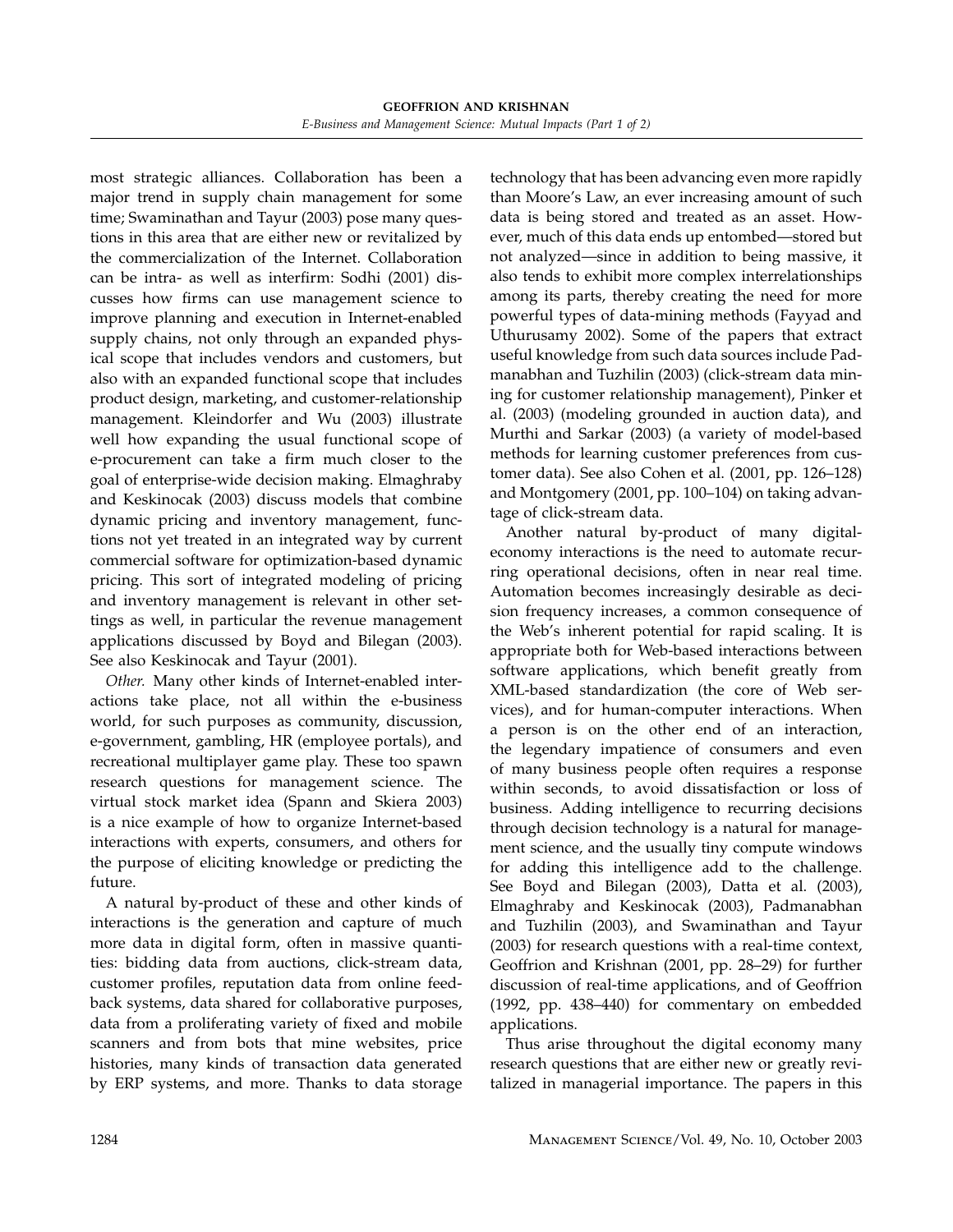two-part special issue add chapter and verse to the sketch given above.

## 5. Conclusion

This issue continues the project begun with our Interfaces (2001) special issue. Where that one surveyed the state of practice and opportunities in the context of the digital economy, this one and next month's companion survey the state of research. We are particularly concerned in this pair of issues with (1) the nature and origins of the fundamentally new or revitalized research questions of managerial interest that are raised by the digital economy, and (2) the implications of the answers for the training and selfrenewal of management scientists who wish to work on these questions.

Contrary to a suspicion voiced repeatedly over the years with respect to (1), these special issues reveal a plentitude of significant research questions and opportunities arising from three wellsprings:

• proliferating technology-mediated interactions among the parties participating in the digital economy,

• proliferating large-scale digital data sources, and

• an increasing number of recurring operational decisions that need to be automated.

Next month's completion of this commentary will include a discussion of the digital economy's implications for the conduct of management science research. We shall see that ideas from certain of management science's neighboring disciplines are becoming considerably more important. We shall also see that the research enterprise of management science itself is being reshaped by the very same technological advances which are giving rise to the digital economy.

## 6. Acknowledgments

We are most grateful to all of our authors for their diligent, prompt, and invariably cheerful efforts no matter how many revisions we requested (as many as 7), and for crafting such careful and individualized responses to the many detailed reports they received from the associate editors, the referees, and us.

Our associate editors likewise performed to a high standard. We count ourselves fortunate to have had

the services of Professors Eric Bradlow, Scott Carr, Paulo Goes, ManMohan Sodhi, Jan Stallaert, and Rakesh Vohra, and extend our sincere appreciation to them.

Thanks go also to approximately 75 referees for their indispensable advice; to Professor Hau Lee, who commissioned these issues, and to Professor Wally Hopp who inherited them—we could not have asked for more support or encouragement; to Pamela Price Klebaum, the freelance copy editor we engaged to help with more than half of the manuscripts; and to the production staff at INFORMS, who handled the manuscripts and our special requests with competence and grace.

#### References

- Anand, K. S., R. Aron. 2003. Group-buying on the Web: A comparison of price discovery mechanisms. Management Sci. 49(11) Forthcoming.
- Beil, D. R.. L. M. Wein. 2003. An inverse-optimization-based auction mechanism to support a multi-attribute RFQ process. Management Sci. 49(11) Forthcoming.
- Boyd, E. A., I. Bilegan. 2003. Revenue management and ecommerce. Management Sci. 49(10) 1363-1386.
- Brynjolfsson, E., Y. Hu, M. D. Smith. 2003. Consumer surplus in the digital economy: Estimating the value of increased product variety at online booksellers. Management Sci. 49(11) Forthcoming.
- Carr, S. M. 2003. Note on online auctions with costly bid evaluation. Management Sci. 49(11) Forthcoming.
- Cohen, M., C. B. Kelly, A. L. Medaglia. 2001. Decision support with Web-enabled software. Interfaces 31(2) 109-129.<sup>∗</sup>
- Datta, A., K. Dutta, H. Thomas, D. VanderMeer. 2003. World wide wait: A study of Internet scalability and cache-based approaches to alleviate it. Management Sci. 49(10) 1425–1444.
- Dellarocas, C. 2003. The digitization of word of mouth: Promise and challenges of online feedback mechanisms. Management Sci. 49(10) 1407–1424.
- Elmaghraby, W., P. Keskinocak. 2003. Dynamic pricing in the presence of inventory considerations: Research overview, current practices and future directions. Management Sci. 49(10) 1287–1309.
- Fayyad, U., R. Uthurusamy. 2002. Evolving data mining into solutions for insights. Comm. ACM 45(8) 28–31.
- Geoffrion, A. 1992. Forces, trends and opportunities in MS/OR. Oper. Res. 40(3) 423–445.
- , R. Krishnan. 2001. Prospects for operations research in the e-business era. Interfaces 31(2) 6–36.<sup>∗</sup>
- Hann, I. H., C. Terwiesch. 2003. Measuring the frictional costs of online transactions: The case of a name-your-own-price channel. Management Sci. 49(11) Forthcoming.